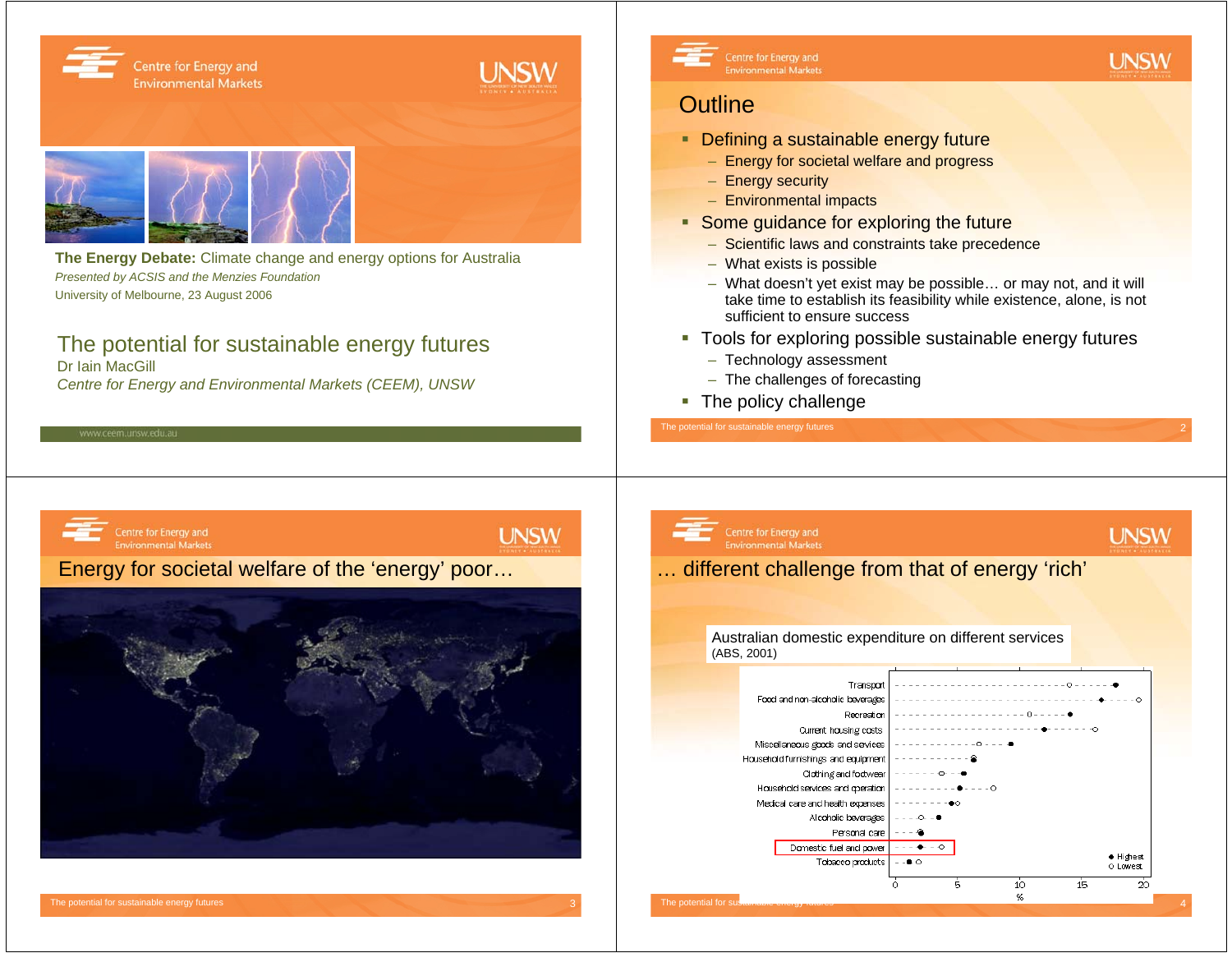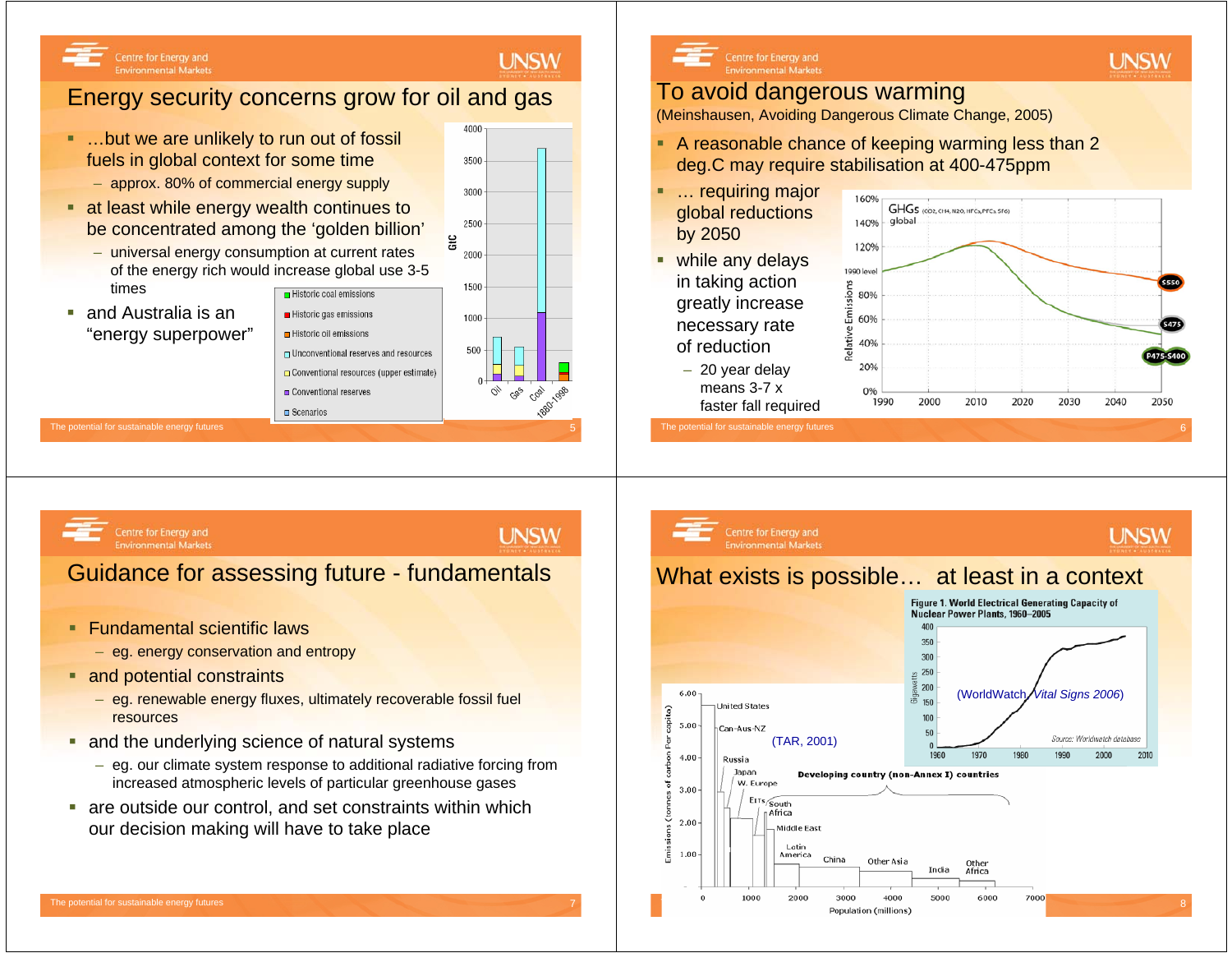### Centre for Energy and **Environmental Markets**

### What doesn't yet exist may be possible.. or not..

- Carbon Capture and storage from power stations has not yet been demonstrated in integrated, large scale manner
	- Proving effective storage of injected CO2 may take decades.





Centre for Energy and **Environmental Markets** 

### **UNSW**

**UNSW** 

### Tools for exploring future: technology assessment

- *eg. A range of power generation options of varied status and promise for reducing greenhouse emissions*
- Current coal-fired base-load and gas-fired peak-load
- **Improved end-use energy efficiency** 
	- Wide range of end-use technologies + hence opportunities
- **Lower emission and distributed fossil fuel technologies** 
	- eg. CCGT, CHP
- **Range of renewable technologies**
- Г Nuclear power
- $\mathcal{L}_{\mathcal{A}}$  Emerging lower emission fossil fuel techs through Carbon Capture and Storage (CCS)
- $\mathcal{L}_{\mathcal{A}}$ Other emerging technologies - eg. fuel cells

#### Centre for Energy and **Environmental Markets**

## **UNSW**

### A risk-based technology assessment framework

- *Technical status*
	- unproven => mature, emerging => widespread
- *Delivered energy services and benefits*
	- **GHG emission reductions**, flexibility, integration
- *Present costs* where known + possible future costs
	- Often wide disagreement on costs of established technologies, let alone emerging technologies
- *Potential scale of deployment* 
	- possible physical, technical + cost constraints
- *Potential speed of deployment*
	- time and effort required to achieve scale
- *Other possible societal outcomes*
	- eg. other environmental impacts, energy security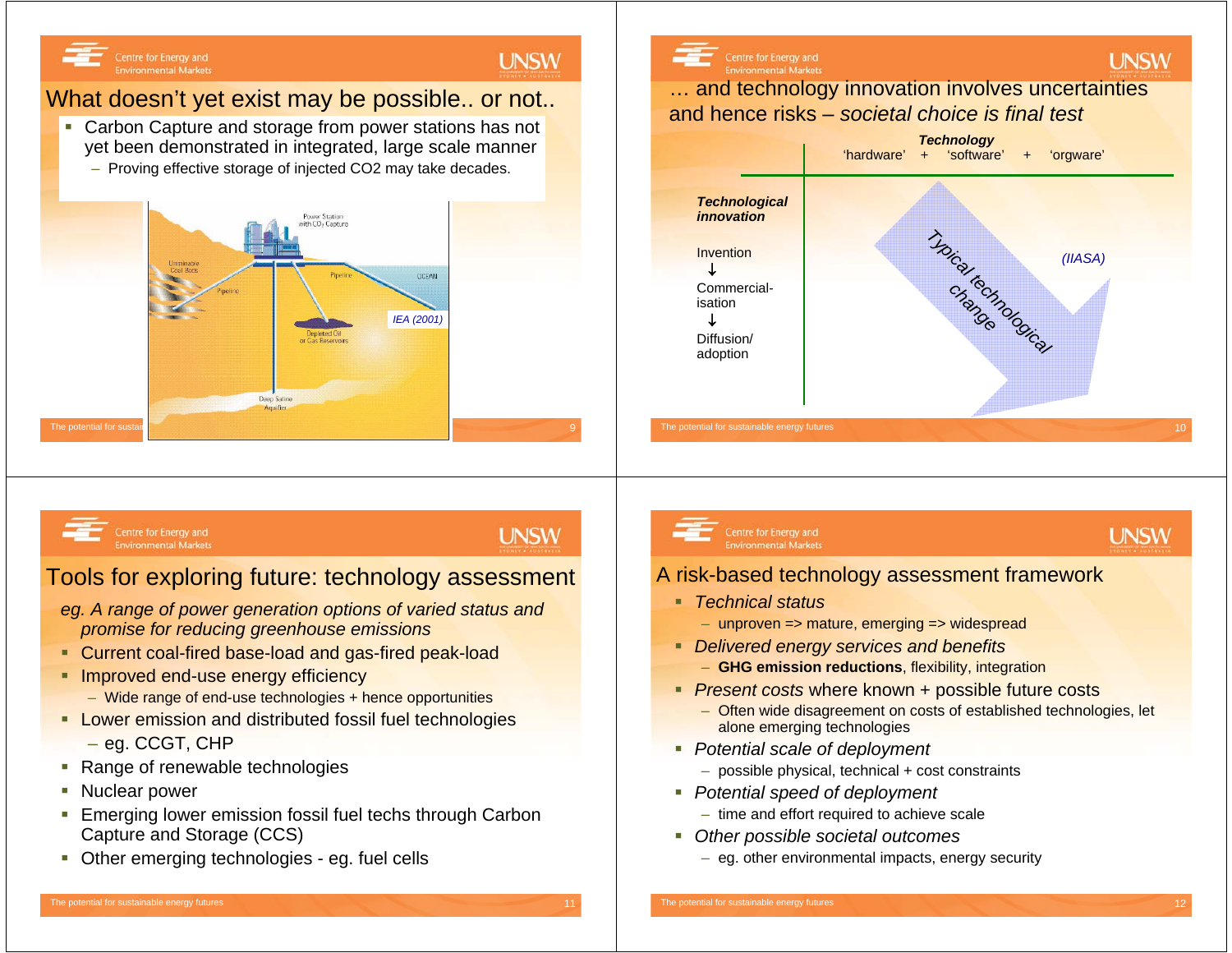### **UNSW**

### Why risk-based?

Centre for Energy and

**Environmental Markets** 

- $\blacksquare$  Experts tend to optimism bias
	- "… due to the experts' involvement and their underestimation of realisation and diffusion problems" (Tichy, 2004)
- **Conventional decision making models under uncertainty** 
	- inevitably yield inaccurate estimates of expected benefits of any given option
	- such estimates generally over-optimistic and less well understood the problem, greater the errors.
	- => can bias decision making towards poorly understood options
- => need to apply precautionary principle to technology assessment with focus on downside risks (Quiggin, 2004)

#### The potential for sustainable energy futures 13 April 2008 13 April 2009 13 April 2009 13 April 2009 13 April 2009 13 April 2009 13 April 2009 13 April 2009 13 April 2009 13 April 2009 13 April 2009 13 April 2009 13 April

#### Centre for Energy and **Environmental Markets**

### Federal Government technology assessment

■ Not clear criteria or process…. appears to have now changed?

**UNSW** 

**UNSW** 

Table 2: Technology assessments



Centre for Energy and **Environmental Markets** 

### Tools for exploring future - forecasting

- "Prediction is difficult, especially about the future" (attributed to Niels Bohr)
- **•** because
	- Science is based on disprovable hypotheses:
		- A currently accepted hypothesis has yet to be proved wrong
	- Facts are required to test a hypothesis
	- A fact is what has happened, not what may happen:
		- There are no facts about the future, only predictions unless you can control the experiment
- QED: forecasting is Art (opinion-based) and Science

## **UNSW**

# Centre for Energy and

### **Environmental Markets**

### Forecasting as extrapolation of past behaviour

(Craig, "What can history teach us?" *LBNL-50498*, 2002)

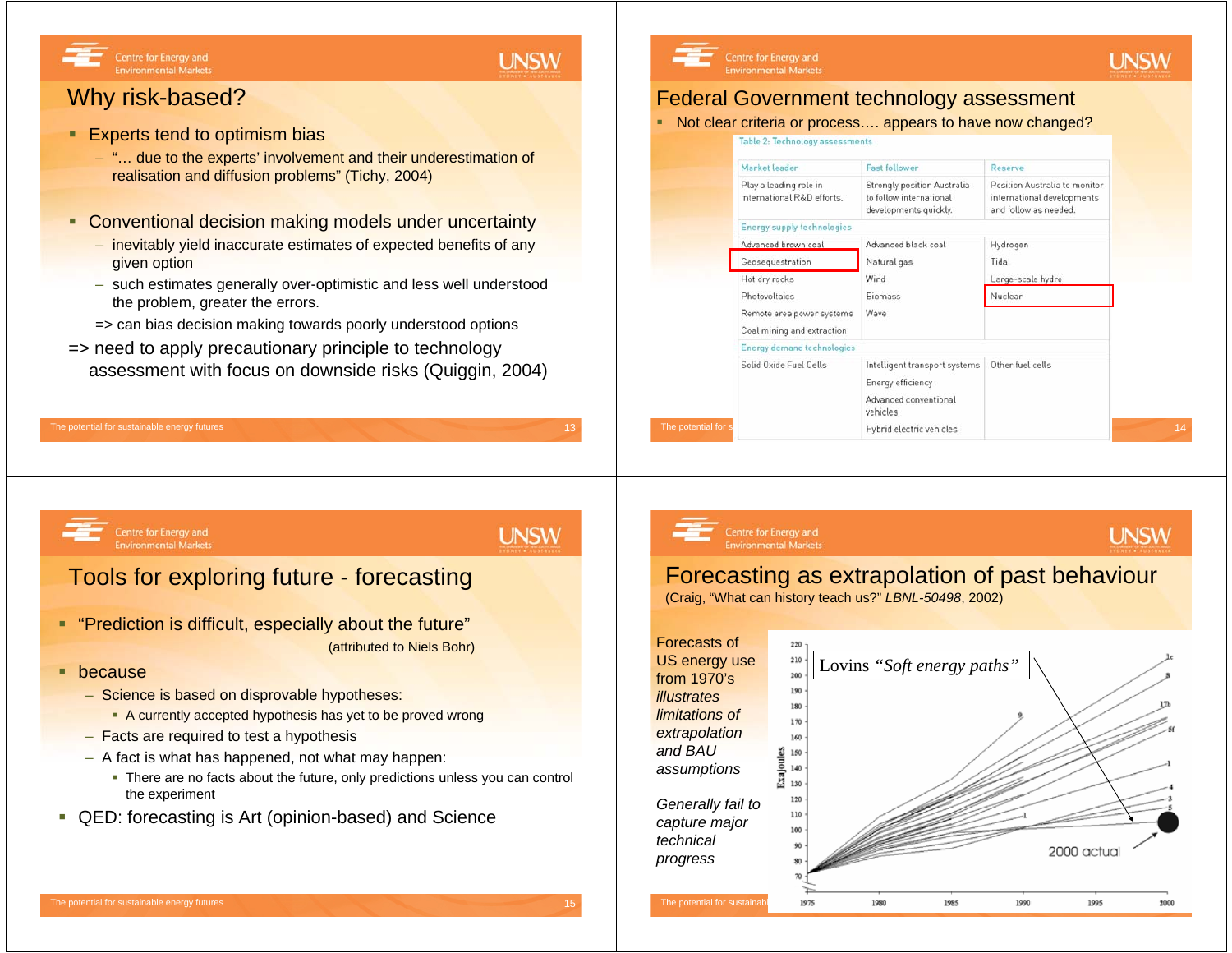

### Forecasting as techno-optimism / sales pitch

(Craig, "What can history teach us?" *LBNL-50498*, 2002)

Atomic Energy Commission 1962 forecast of future US nuclear power requirement.

Centre for Energy and

**Environmental Markets** 

*In practice there were no new orders from 1980 due in part to cost blowouts in earlier plants and Three Mile Island.*



**2018-20** 

Year

**PORT** 



### Managing uncertainties in tech. assessments + forecasts

- **Reduce complexity**
- **More thoughtful and modest presentation of results**
- **Multiple models and use of scenarios** 
	- Transparent process for development
	- Transparent + justified assumptions definitions, system boundary..
	- Clear identification of uncertainties

*eg. IPCC CCS Report (2005)* highlights CCS timing + scale uncertainties





### **UNSW**

**UNSW** 

### Centre for Energy and **Environmental Markets**

**UNSW** 

**UNSW** 

### The potential for sustainable energy futures

- **International energy tech. assessments + scenarios** 
	- IPCC Technology Assessments in TAR (2001)
	- IEA Alternative Policy Scenario (2004): *emissions continue to climb*
	- IEA Energy Technology Perspectives (2006) 'deep cuts' scenarios
	- Forthcoming AR4 WGIII review (2007)
	- Wide range of technology specific studies industry, govts, NGOs
- **Australian scenarios** 
	- ABARE AP6 (2006) scenarios: *emissions continue to climb*
	- Clean Energy Futures (2004):
	- Australian Business Roundtable on Climate Change (2006)
	- AGL / WWF (2006)
	- Wide range of technology specific studies eg. ANSTO, Coal21
- **Question: how do they manage uncertainty**
- => A wide range of 'answers' not all have much value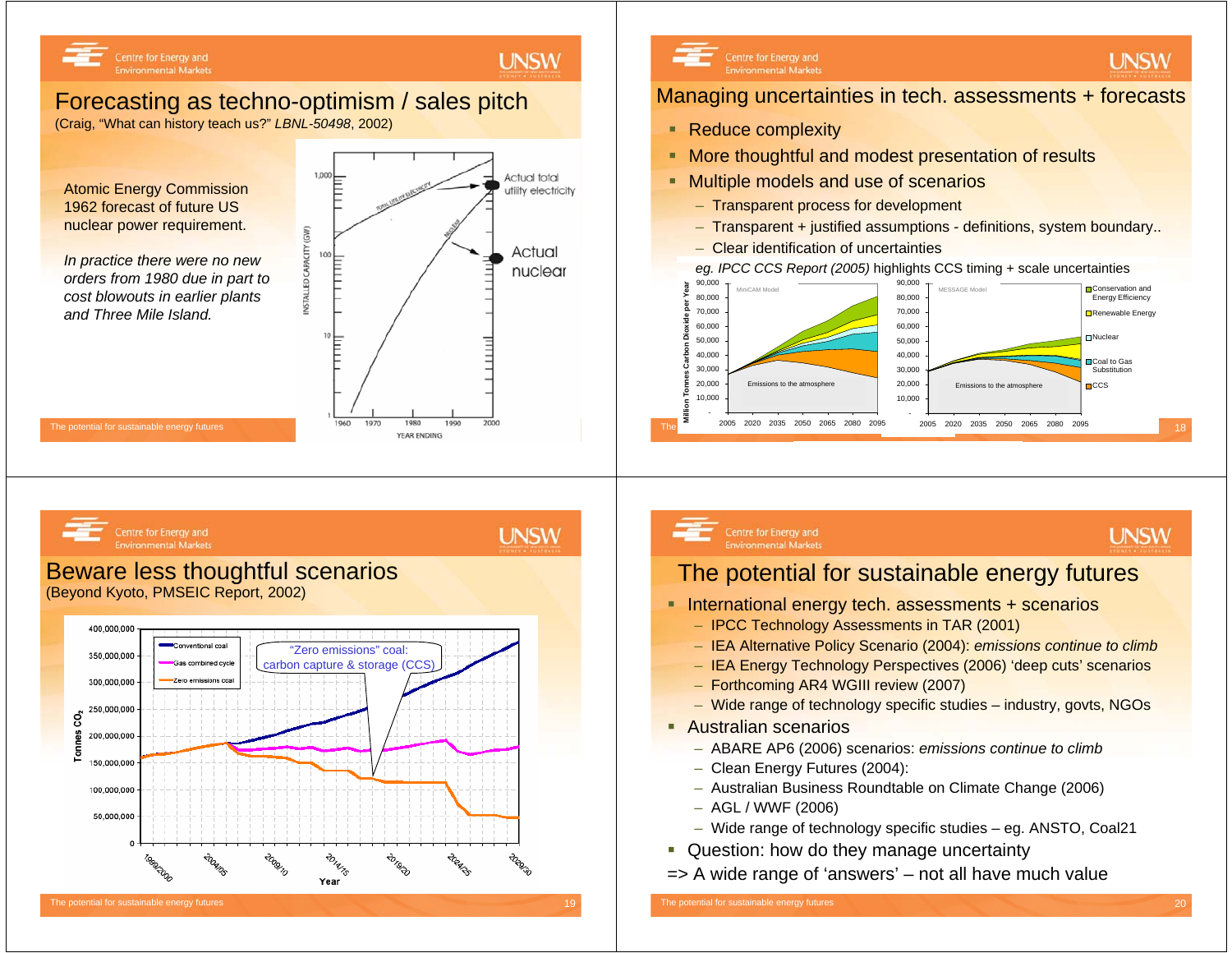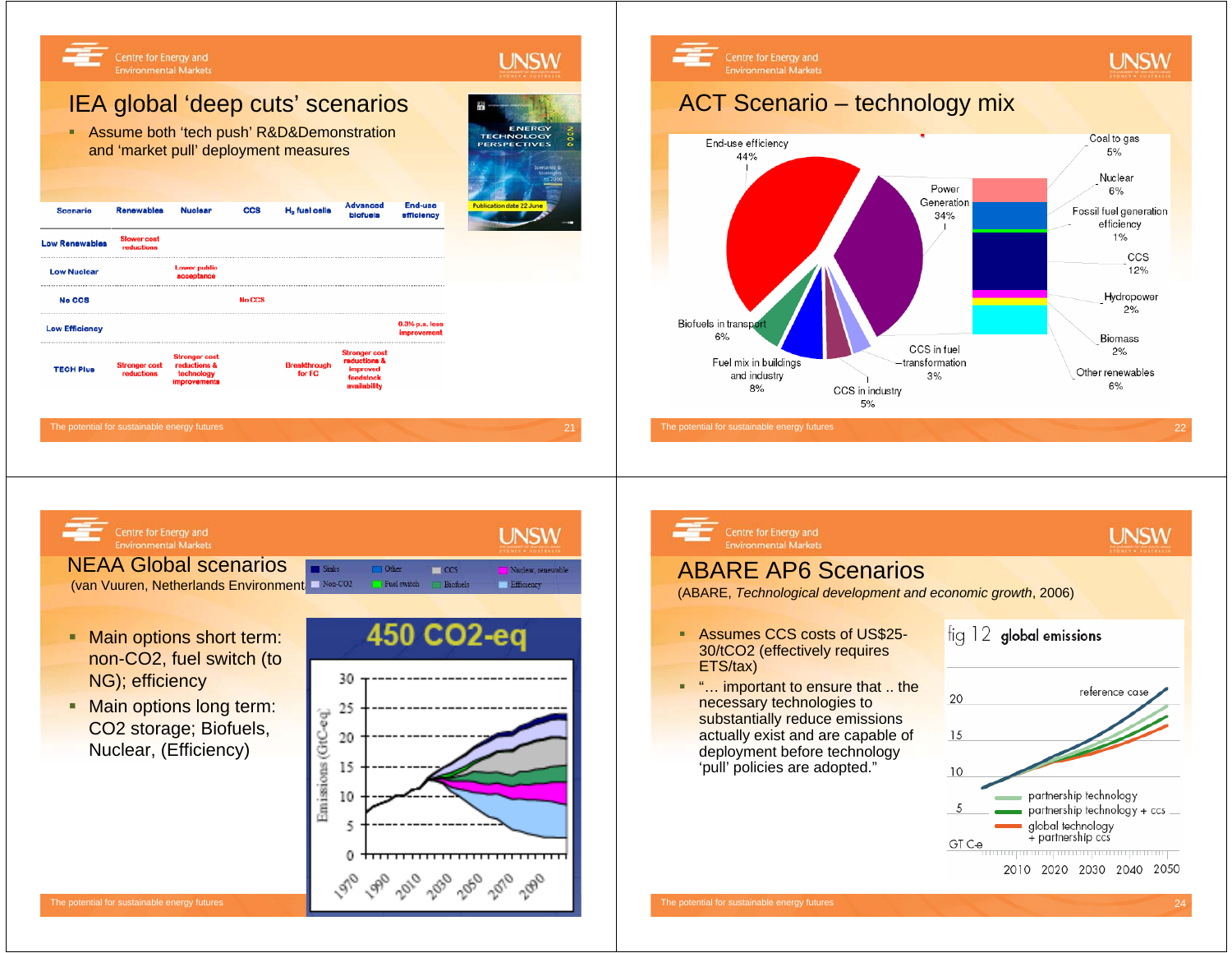